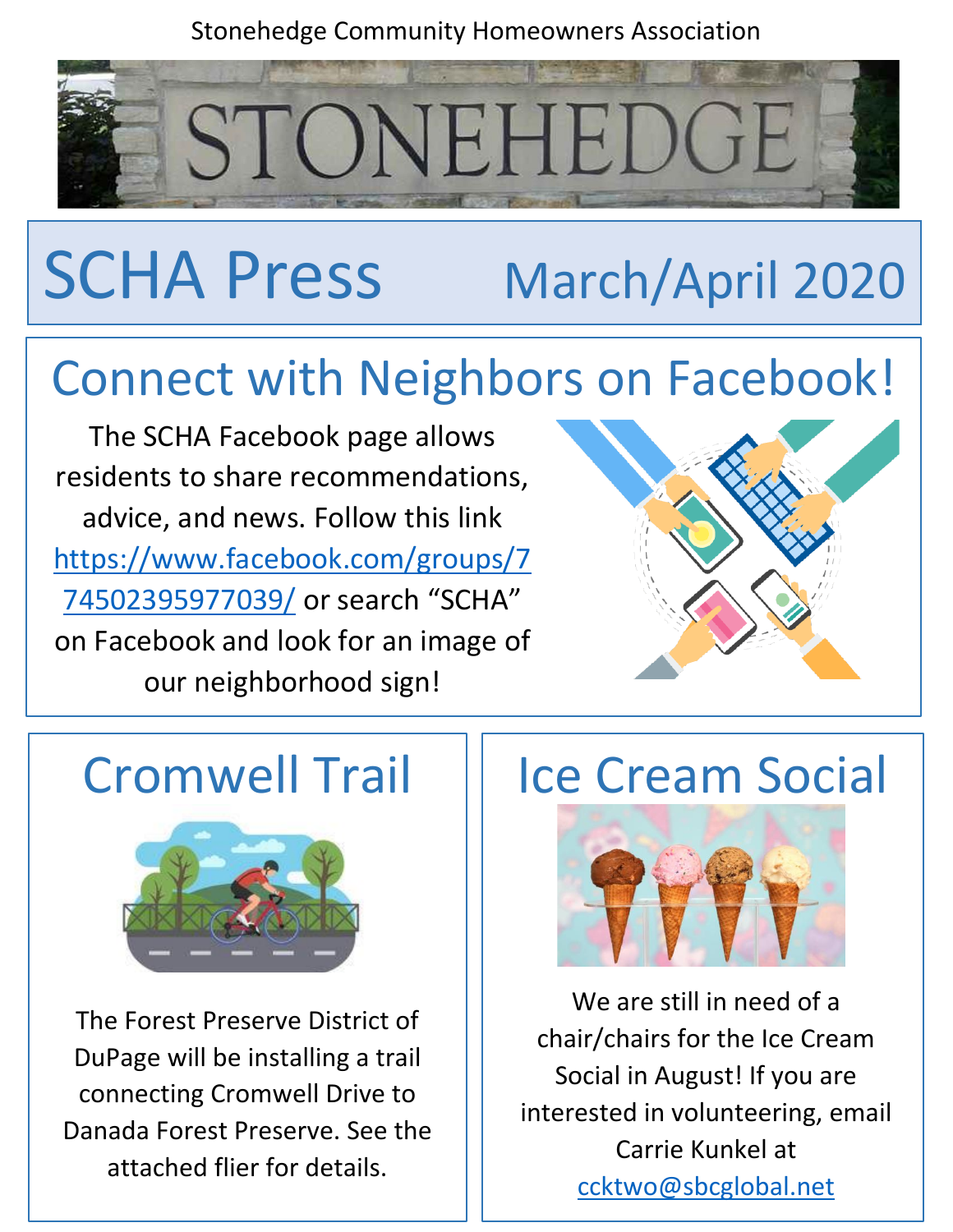We are excited to announce expanded access to Danada Forest Preserve coming to Stonehedge! SCHA has worked for years to enlist support with local government official to obtain easy access for our neighborhood to the trail network across the street from our entrance at Butterfield Road and Cromwell Drive. With the assistance of Forest Preserve District Commissioner Tim Whelan, the idea has moved forward from an idea through project development, public hearings, funding, and finally construction scheduled for Spring 2021. Our neighborhood has enthusiastically supported the project at the public hearings and SCHA Annual Meetings. The details are listed on our website and included below.



PROPOSED PROJECT DEVELOPMENT PLAN

### **Project Schedule / Next Steps**

| Spring 2020        | In-House clearing for Topographic Survey                     |
|--------------------|--------------------------------------------------------------|
| Spring 2020        | Wetland Delineation Site Visit and Confirmation<br>by County |
| Summer 2020        | Design trail and produce Construction Documents              |
| <b>Fall 2020</b>   | <b>Submit for Permit</b>                                     |
| <b>Early 2021</b>  | Let for Bid                                                  |
| Spring 2021        | <b>Award Construction Contract</b>                           |
| <b>End of 2021</b> | <b>Construction Complete / Grant Expires</b>                 |
|                    |                                                              |



**DU PAGE**